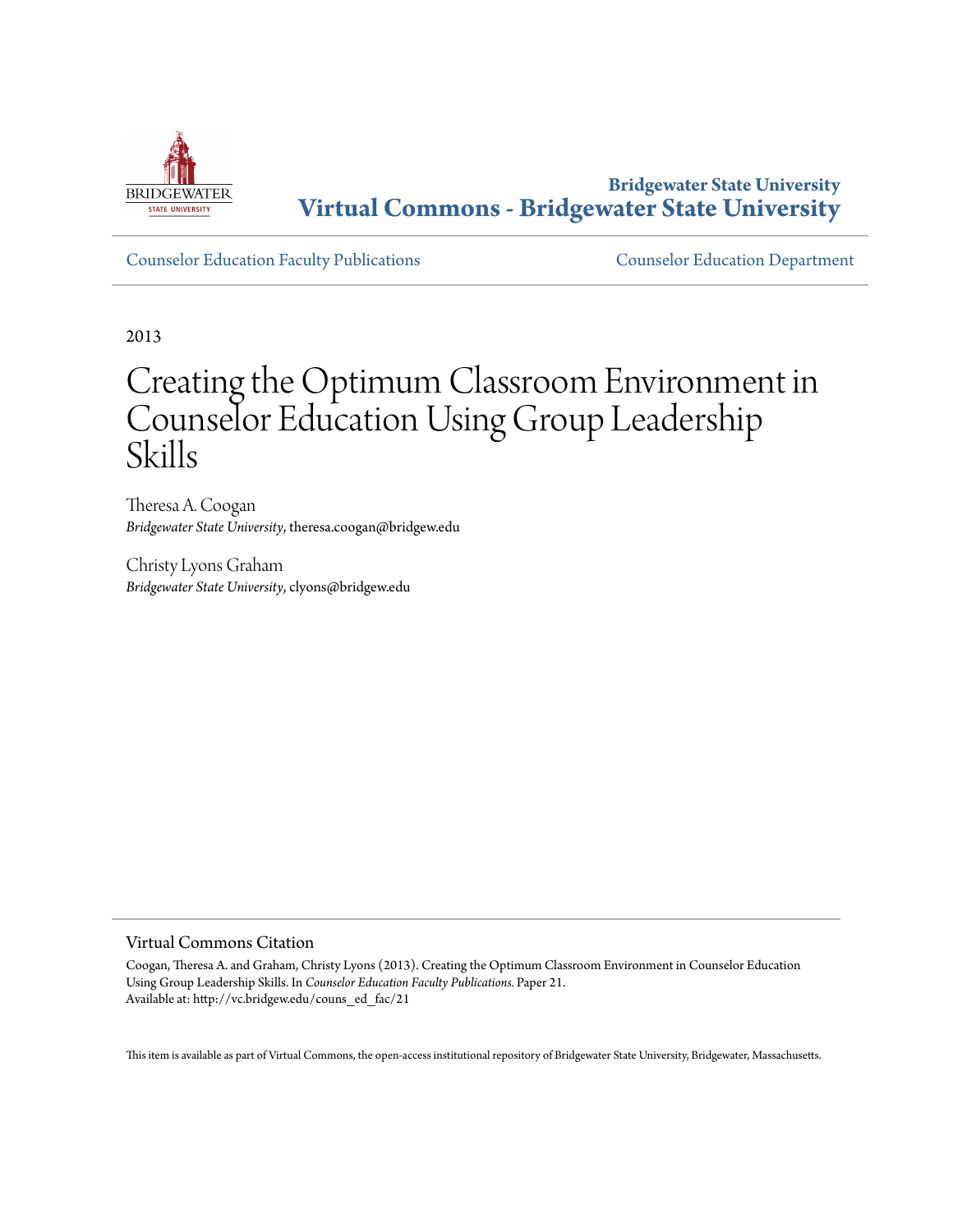## **Creating the Optimum Classroom Environment in Counselor Education: Using Group Leadership Skills**

### **Theresa A. Coogan & Christy Lyons Graham, Bridgewater State University**

#### **Author Note**

Theresa A. Coogan, Ph.D. is an Associate Professor of Counselor Education at Bridgewater State University. Christy Lyons Graham, Ph.D. is an Associate Professor and Chair of the Department of Counselor Education at Bridgewater State University. Correspondence concerning this article should be addressed to Theresa Coogan, Department of Counselor Education, Bridgewater State University, Bridgewater, MA 02325. Email: theresa.coogan@bridgew.edu.

#### **Abstract**

*Most counselor educators are not trained in teaching, but many possess group facilitation skills. Counselor educators can capitalize on these skills and intentionally strive to provide an optimal learning environment in the classroom utilizing the basic concepts and techniques applied in group leadership. The following article suggests applying a group work perspective to inform a pedagogical approach when teaching graduate level counseling courses.*

Most counselor educators have minimal, if any, teacher training (Phelps, 2010), but many counselor educators do have training and experience in group leadership. Counselor educators can bring elements of their training in group dynamics to their classrooms as a means of classroom "management" and as a strategy for facilitating active engagement in the learning process. Rather than simply being deliverers of information to passive groups of students, counselor educators can use their group leadership skills and characteristics to become dynamic classroom managers and facilitators.

Fundamental group leadership skills transformed into a pedagogical framework can foster student engagement and, as a result, has the potential to improve students' active and dynamic learning outcomes. Effective group leaders are able to emphasize the group process as well as guide members to focus on content (Association for Specialists in Group Work [ASGW], 1998; DeLucia-Waack, 2006; Erford, 2010; Geroski & Kraus, 2010). Effective counselor educators capitalizing on group leadership skills can facilitate the active and dynamic learning process as well as disseminate content required for their courses. A group leadership lens contains overarching objectives that promote student and group members' learning, growth, and development.

The current literature on doctoral level counselor education training indicate that one key limitation of most training programs is the lack of emphasis and preparation given to teaching at the college level (Orr, Hall, & Hulse-Killacky, 2008; Phelps, 2010), yet many who graduate at this level pursue academia as their primary career. Furthermore,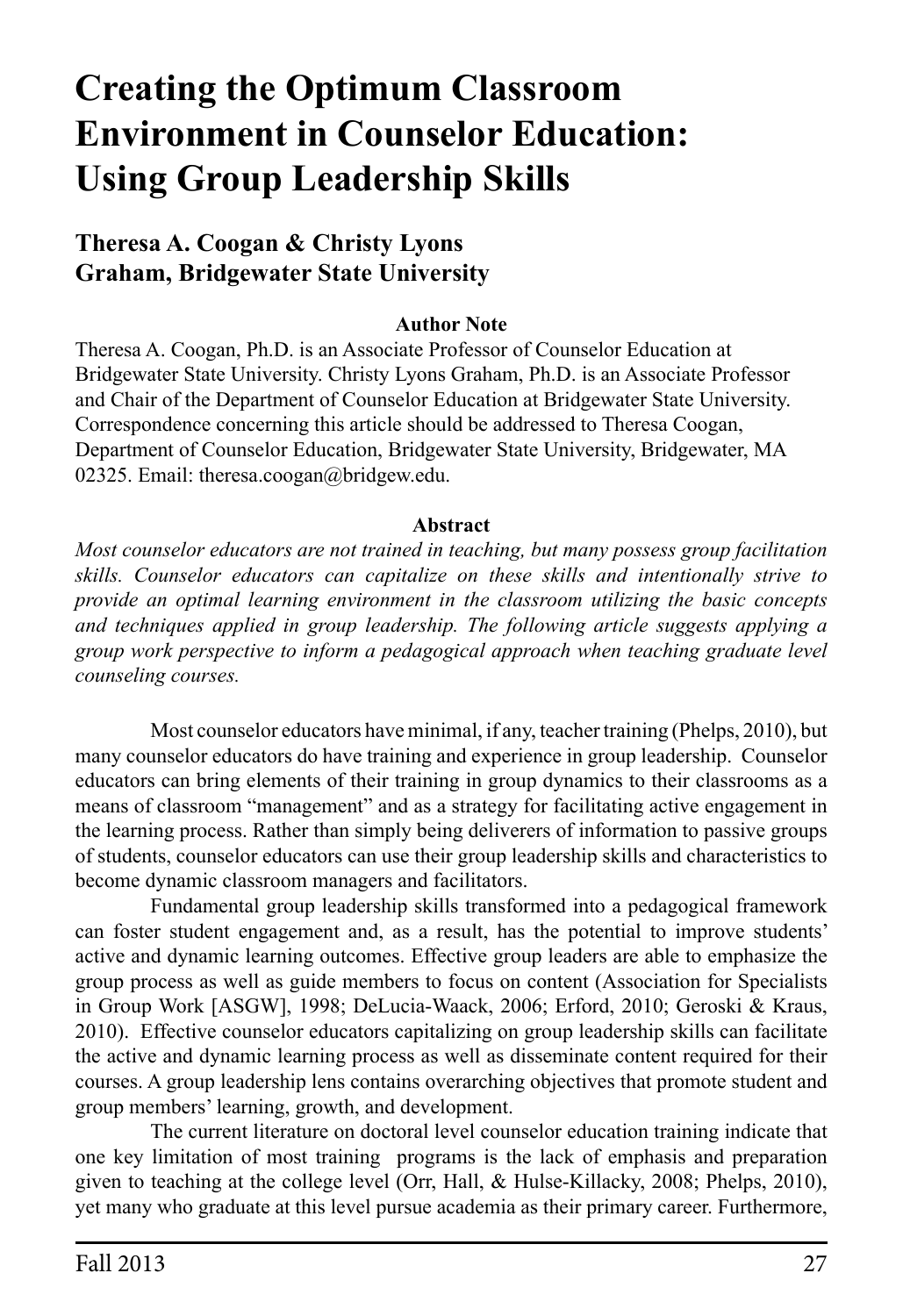many master's level counselor preparation programs hire adjunct instructors with master's degrees who often identify as practitioners and not educators. Consequently, most faculty within master's level counselor preparation programs have had limited to no formal training in teaching methods. Group leadership skills provide a pedagogical framework on which counselor educators can rely. This knowledge base blends theory and practical skills and can inform and improve instructors' approaches in the classroom. Characteristics such as leadership, interpersonal style, and attitudes are all contributing factors to the overall effectiveness of the leader of a group (Morran, Stockton, & Bond, 1999). These effective leaders are able to give, receive, and model positive and constructive feedback and combine the talents of "scholar, writer, producer, comedian, entertainer, and teacher in ways that contribute to student learning" (McKeachie and Svinicki, 2006, p. 57).

Group leadership skills are ideal in a classroom setting. Among these skills are active listening, summarizing, supporting, empathizing, facilitating, suggesting, protecting, modeling, linking and blocking (ASGW, 1998; Coleman, Kivlighan & Roehlke, 2009; DeLucia-Waack, 2006; Erford, 2010; Kivlighan & Tarrant, 2001). Effective group leaders may make the most effective teachers by utilizing group work skills, as opposed to relying on the more traditional 'teacher as expert' approach, which limits student engagement and intellectual development.

In a classroom, instructors can function as group leaders and conceptualize students as group members. Instructors' goals as group leaders move from simply disseminating information to creating a safe environment for learning and exploration, as well as intentionally teaching and modeling appropriate interpersonal behaviors and communication skills. These classroom experiences assist to reinforce behaviors students will use in the field working with both individuals and groups. Learning is multi-dimensional for students through this approach, impacting students both personally and professionally.

Regardless of specialty areas, most graduate counseling courses strive for mastery of content knowledge about counseling and practical application of the skills, techniques, and theories that are introduced. Instruction, when approached as group facilitation, can provide an appropriate and effective blend of building and developing content knowledge with the personal and professional development necessary for counselor efficacy. Group work and counselor training are both centered on increasing self-awareness and efficacy and identifying and expanding self-reflective and interpersonal skills (Crews, et al., 2005; Lent, et al., 2009). Counselor educators can use their group leadership skills to inform counselor training by creating and maintaining a classroom environment that allows students to take risks and develop from dualistic/passive learners to the autonomous critical thinkers they will need to become as professional counselors (Lyons & Hazler, 2002).

#### **A Developmental Lens**

Clients benefit from therapists who use a developmental approach that 'meets them where they are' and that gradually and appropriately challenges them to progress to higher levels of functioning. Likewise, counseling students benefit from instructional approaches that meet them where they are developmentally and that gradually and appropriately challenge them to advance to higher levels of thinking (Bernard  $&$  Goodyear, 2004). In his classic research, Perry (1970) found that when provided the appropriate environment, college students progress through a series of intellectual changes during their training that represent progressively more complex structures through which students understand their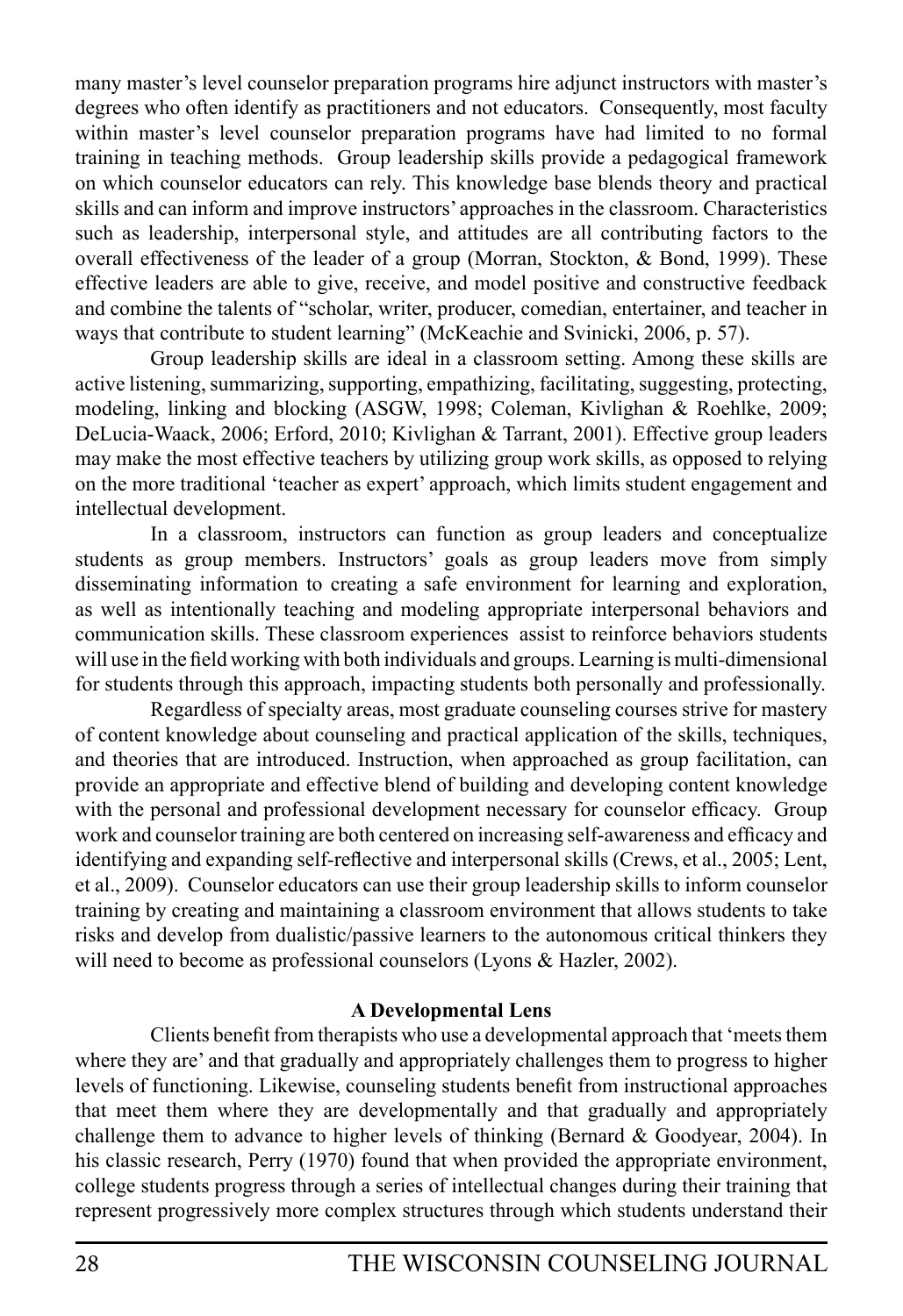world. Beginning students typically exhibit initial absolutist thought and dependency on the instructor as authority and advanced students generally engage in increasingly complex and autonomous thinking (Perry, 1970).

Coupling intellectual development level (beginning, middle, and advanced students) with Tuckman's (1965) classic group stages is a helpful way to conceptualize groups of students and their specific needs in each level of training. Tuckman indicated that groups progress through a somewhat predictable set of developmental stages, regardless of facilitator style. He named these stages Forming, Storming, Norming, Performing, and Adjourning (Tuckman, 1965). Tuckman's Stages of Group Development is the most frequently cited stage model (Tuckman & Jensen, 2010). Each stage involves a (a) a specific group structure or pattern of interpersonal relationships; specific ways members act and relate to each other; and (b) a specific task activity, the content of interaction as related to identified tasks (Tuckman 1965).

A brief review of Tuckman's (1965) Stages of Group Development is warranted. The "forming" stage involves orientation, testing, and dependence; the "storming" stage involves resistance to group influence and task requirements; the "norming" stage involves openness to other group members; the "performing" stage involves constructive action; and the "adjourning" stage involves disengagement (Tuckman, 1965). Tuckman's observations of developmental stages of groups parallel nicely Perry's (1970) observations of developmental stages of individual college students in the classroom. Because such development is predictable in the classroom, counselor educators can capitalize on this phenomenon and provide the appropriate structure and activities to meet students where they are. Additionally, instructors can intentionally introduce activities timed in such a way that allows for progression to higher levels of development. This progression can occur in each individual course (beginning of the semester vs. mid-term vs. final class) and in counseling programs as a whole (introductory classes vs. advanced classes).

For example, in introductory courses, instructors would do well to initially present new material in a lecture format as opposed to assigning student presentations. This is true because at this point in their respective training, students are in the orientation stage of a group and in the initial stages of intellectual development where students value instructor knowledge over peer knowledge (Perry, 1970). Whereas in advanced courses, as students (and the group as a whole) begin to develop and "perform," they will benefit more from peer presentations and self-directed projects; they value peer knowledge at this stage and are becoming less dependent on the instructor. The class gradually becomes a working group, developing cohesion, validating belongingness, and valuing membership from each person (Corey & Corey, 2006). These concepts are central to group work; they may aid promoting intellectual development in classrooms and can be applied to each individual course as well.

#### **Forming**

Similar to group work, it is helpful for instructors to provide more structure at the beginning of a course in order to reinforce norms and rules, to model adaptive engagement and appropriate interpersonal communication, and to create the safe classroom space desired for optimal group work interactions (Coleman, Kivlighan & Roehlke, 2009; Denver & Karabenick, 2011). Carl Rogers (1951) espoused that when instructors become mentors who guide rather than experts who tell, a student-centered, nonthreatening environment is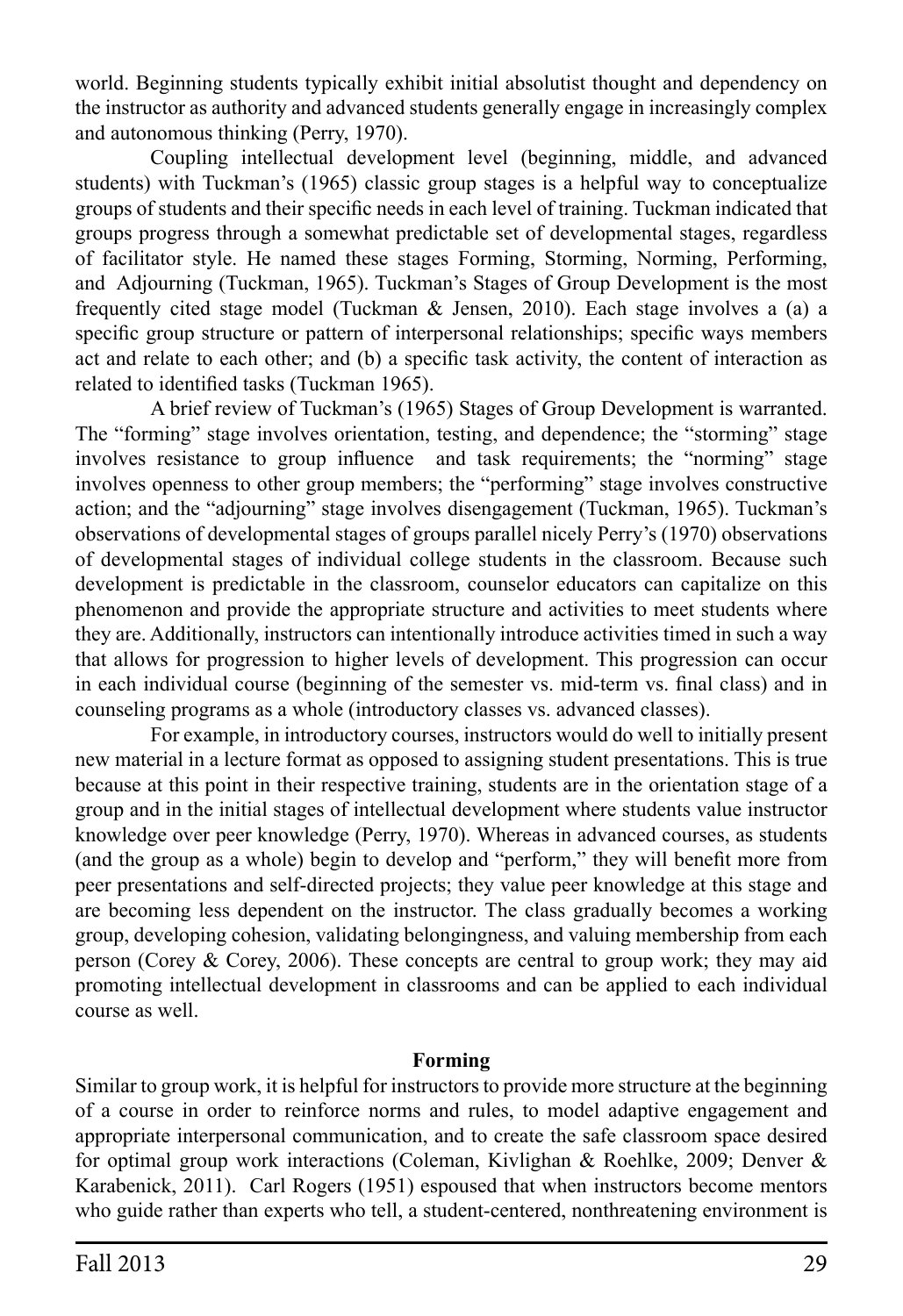fostered. It is within such an environment of unforced learning, that students feel safe to take risks and become highly engaged in the learning process. The ultimate goal is to create such an environment, however, there are initial steps instructors must take in order to set this in motion.

Instructors must keep in mind that during the forming (or orientation) stage, students will be unfamiliar with the expectations in any given course as each course provides a unique experience. Novel situations and unfamiliar people can foster anxiety among many individuals and these are also seen among college students (Perry, 1970; Shepherd & Edelman, 2009). Counselor educators trained in group leadership can draw on these common, universal feelings that many students in the class will be experiencing, although few will be able to verbalize. Instructors can normalize and validate these feelings in this initial experience simply by stating that it is common to feel anxious in the beginning and that there are steps that will be taken to attempt to minimize the anxiety. By taking this intentional step in this first class, instructors will have communicated to the students their commitment to the class as a whole and to each individual student.

During the forming stage of a class, instructors typically orient students by presenting the expectations about the 'interpersonal' and 'task' realms of the course via the course syllabus. Through the presentation of the course syllabus, students will be made aware of the expectations that will be placed upon them and will enter into an agreement with the instructor and peers as to the ground rules of the course. Generally, by the end of the first class meeting, students who were initially anxious and unsure will have become informed and, as a result, more settled and relaxed. This process encourages students to take the first step to actively engage in the class process, paving the way for effective group membership in the class.

An additional goal for instructors during this stage is to assist the students to view the class as a newly formed group. It is not important if students have known each other or worked together in the past. Collectively each semester, they are a new team, a new normal, for the duration of the class. Some examples of topics that the instructor could select in order to prompt a class discussion regarding norms might include having food in class and break times. Many graduate level classes run in the evenings, and many students are coming straight to class from a job; therefore, not all students may have the chance to have a meal before coming to class. If basic needs are not met (e.g., food), it will be more challenging for students to concentrate on a lecture or class exercise. The same is true for graduate students and maintaining active and dynamic engagement in a class, which are typically two or three hours long. Facilitating a discussion that provides an opportunity for students to work together to determine norms gives them a sense of ownership in the class and begins to build the cohesion of a collective group. These are all critical pieces to successful group work.

In addition to introducing the "tasks" of the course, the course instructor, as the group leader, is responsible for laying the groundwork to foster a group climate that supports growth, learning and change (Geroski & Kraus, 2010; Stockton, Morran & Clark, 2004). A group climate (or classroom environment) centered on trust, support and safety provides the necessary environment for the development of group cohesion; an establishment of belonging for all members in the group (Corey & Corey, 2006; Geroski & Kraus, 2010).

#### **Storming**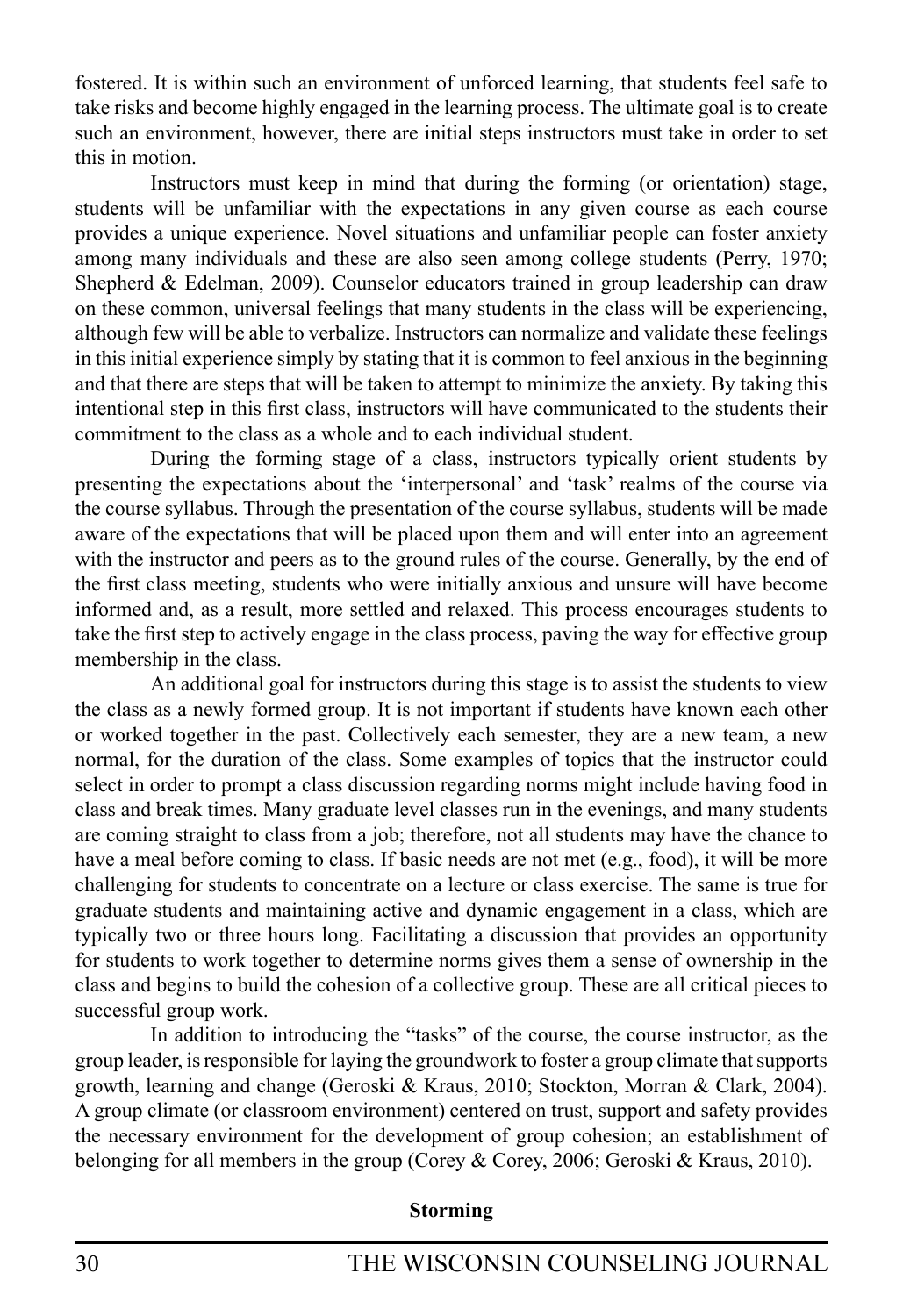Many counselor educators may feel unprepared for the role of teaching, particularly when many doctoral programs do not emphasize coursework in the art of teaching (Nagle & Suldo, 2004; Orr, et al., 2008). The result of this lack of classroom training is often a feeling of inadequacy and a tendency to fall back on the tradition of the more traditional authoritarian teacher (Dever & Karabenick, 2011; Niles, Akos & Cutler, 2001; Walker, 2008) This 'teacher as expert' approach is antithetical to the creation of a safe, interactive and dynamic learning environment. This is particularly true during the storming stage of group development where defensive and resistance often occur (Tuckman, 1965). Granted, not every student will become defensive and resistant to the process, but an environment that allows egalitarian involvement is one that is more conducive to constructive classroom management. Helping students feel safe while also allowing students to test the limits is a critical facilitative element during the storming stage. During this stage, the more resistant student may act out by disengaging or by testing boundaries that were addressed in the syllabus. For example, a student may submit an assignment late in order to determine whether an instructor will consistently apply consequences for late work or, a student may resist in situations where group work is required. The key to facilitating through this stage is warm but firm consistency on the part of the instructor. Once students observe and experience the instructor holding all students to the same standards, students begin to feel secure. When situations are predictable, anxiety decreases. This stage requires instructors to be mature in their abilities to manage groups; avoiding defensiveness and emotionality is key.

Many students are riddled with anxiety, insecurities and overall negativity. This could be a result of a program stressor (e.g. upcoming comprehensive exam), outside responsibilities (e.g. additional jobs, family stressors) or it may be an intra-personal issue that requires exploration outside of the classroom. Often, a counselor preparation program will uncover issues within students, which they have avoided or of which they were unaware. Through self-exploration and reflection activities, these issues come to light. The classroom is not the place for students to work through their issues, however, it may be the place where issues reveal themselves, and instructors must be prepared to identify and assist students in those instances. The storming stage is the most likely place for these anxieties to reveal themselves.

The most effective leadership involves more facilitation than direction. Facilitation includes both direct prompts to guide the process, but also indirect contributions such as modeling behaviors that are adaptive to the process. The beauty of group work is that group members become responsible for themselves as individuals and as members of an entity larger than themselves. The leader does not instruct them to become this way; it happens because of certain leader characteristics and skills, as well as the development of the groups' members (Tuckman, 1965). In addition, the depth to which members will explore themselves and also engage their peers in the process is a direct result of the engagement, style and skills of the group leader. The same principle can be applied to graduate level counseling courses when considering the learning process and the classroom environment the instructor creates.

Too often, the initial dynamic in classrooms is centered on establishing an authoritative presence by the graduate instructor (Coldren & Hively, 2009; Walker, 2008). The misconception is that by appearing strict, sometimes to the point of intimidation, students will perceive the instructor as expert and thus will 'obey and respect.' The problem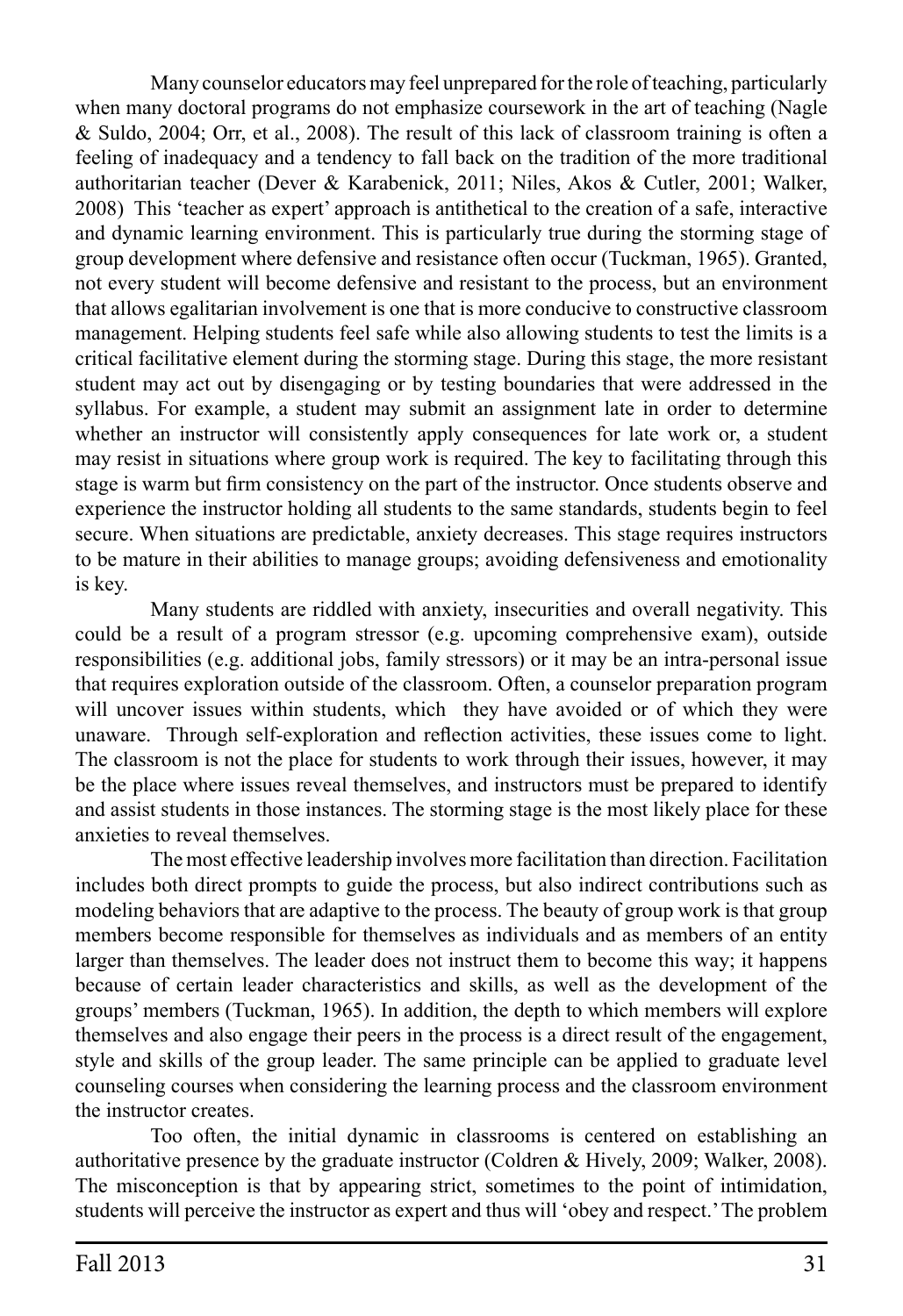with this approach is that it is not relational and is antithetical of the type of relationship values counselor educators hope to instill in developing counselors. Additionally, when instructors use authority in this way, intellectual development of students is actually inhibited (Coldren & Hively, 2009; Perry, 1970; Walker, 2008). Rather than becoming the independent thinkers professional counselors need to become, students are inadvertently encouraged to rely on authority as all-knowing.

Rogers (1942) encouraged counselors and teachers (1951) to be student-centered. His core conditions of genuineness, empathy, positive regard and congruence are a wellknown concept in the field of counseling, but are less applied in the field of teaching. Genuineness, respect and understanding may be considered the cornerstones of the teacher-student relationship, as they have a powerful and positive impact on the learning environment, as well as the teacher-student relationship (Frenzel, Goetz, Ludtke, Pekrun  $\&$ Sutton, 2009). It is not an authoritative, rigid environment that students need in a classroom, but rather consistent, approachable, empathic facilitation of learning.

Similar to group leaders, instructors should not expect every student to feel comfortable in the initial stages of class in terms of possessing sufficient confidence to actively participate verbally in class discussions. However, intentional, respectful, and developmentally appropriate execution of discussion opportunities will resonate with most students eventually. The foundational elements to classroom and group work success are communication, respect for diversity of thought and collaboration; the instructor can establish and illustrate that his or her classes are forums that will encourage these elements. Students will require sufficient time to get to know each other and establish initial connections before they are able to move forward, just as in the initial stages of group work (DeLucia-Waack, 2006).

Most instructors have experienced the dynamic in one or two or a small group of students have an effect on the entire class. Similar to group dynamics, the effect can be destructive if not managed well by the instructor. Attitudes and behaviors of students can transfer throughout the entire class. Ideally, when managed well by the instructor, the classroom atmosphere creates an energy that captivates, motivates, and encourages dynamic and active learning. This can occur despite having a few students with initial resistance; students who feel safe will take risks in their learning, dig deeper within themselves, and actively engage in the learning process itself .

#### **Norming**

If the instructor successfully navigates students through the storming stage, the group will naturally evolve into a place of safety, mutual support and cooperation known as the norming stage (Tuckman, 1965). Resistance has been addressed and class members have come to an understanding and trust of the process, the group leader, and the group members. Norms have been established and cohesion has developed. Groups develop norms based in part on the members in the group and their interactive dynamics as well as the structure and leadership from the group leader (ASGW, 1998; DeLucia-Waack, 2006; Erford, 2010; Geroski & Kraus, 2010; Gladding, 2003; Jacobs, Mason & Havrill, 2002). Individual personalities and interactions among students within each class impact class norms and environment.

While the content may remain similar from semester to semester, especially when the course instructor does not change, counselor educators will notice a drastic difference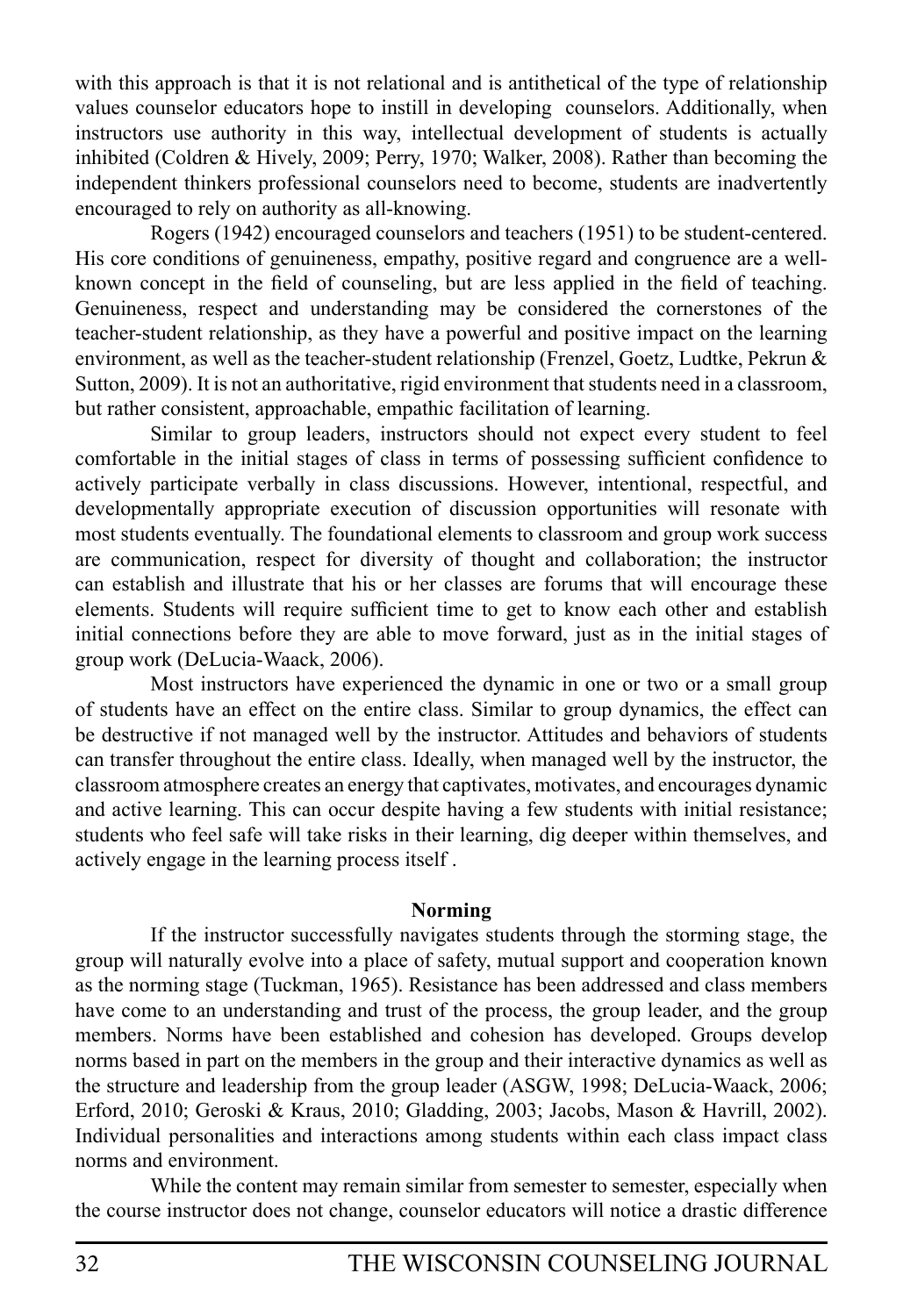in the overall course each semester due to the unique composition of the students in the class. This composition impacts the learning environment. If the counselor educator, as the group leader, has created a safe, predictable environment students in the norming stage will more readily engage cooperatively in the learning process regardless of the unique composition. Leadership is critical to the learning process and, if done well, can lead to the optimal environment for the promotion of personal and professional development.

#### **Performing**

Once cohesion has been established and norms are firmly in place, the classroom reaches the stage of performing, where constructive action takes place (Tuckman, 1965). During this stage, the bulk of the work of the class is performed by the students who have developed into more autonomous learners; the students value not only the instructor, but also themselves and their peers as 'knowers' (Lyons & Hazler, 2001; Perry, 1970). At this stage, the instructor can rely less on the traditional "lecture" and more on group projects and presentations. The result of applying group work techniques to counselor education classrooms creates an active and dynamic learning environment. For example, instructors may consider implementing "peer checks" in which students complete assignments individually but have peer editing partners at one or several points in the assignment. Through the use of strategies such as these, peers can be utilized as a resource for information and support throughout the advanced stages of the learning process by building collaborative connections, practicing communication skills, giving and receiving feedback, gaining a sense of responsibility and being accountable to a person other than the instructor. This strategy also serves to reinforce a key element of students being responsible for their learning and training as professional counselor. Through such strategies, students have the opportunity to complete "independent" assignments, which will assist instructors with their goals of preparing each student and will also provide an opportunity for interpersonal collaboration serving multiple purposes. The "team aspect" of this small, intentional modification to a common assignment is merely one example of how the application and infusion of group work techniques can empower students individually while continuing to cultivate cohesion among the class as a whole.

As students develop their stronger sense of being an independent learner, much like in a group process, the instructor becomes more of a facilitator and students begin to trust themselves and their peers as knower's. It is at this point that instructors can 'let go and let the students inform the class direction' so to speak. As the class progresses and the group cohesion solidifies among the students, they can become more active contributors to the class. In some instances, one semester may not be enough time for that group of students to reach these levels of cohesion, trust, and engagement, and thus that moment is not reached in that class. Even if an instructor teaches the same class every semester, each class is a different group of individuals; therefore, each group will reach this desired level of trust and learning at a different point in the semester, if at all. Every group of students will interact differently; therefore, instructors should intentionally plan and be ready and able to make modifications to meet the group where they are at as needed throughout the entire class.

#### **Adjourning**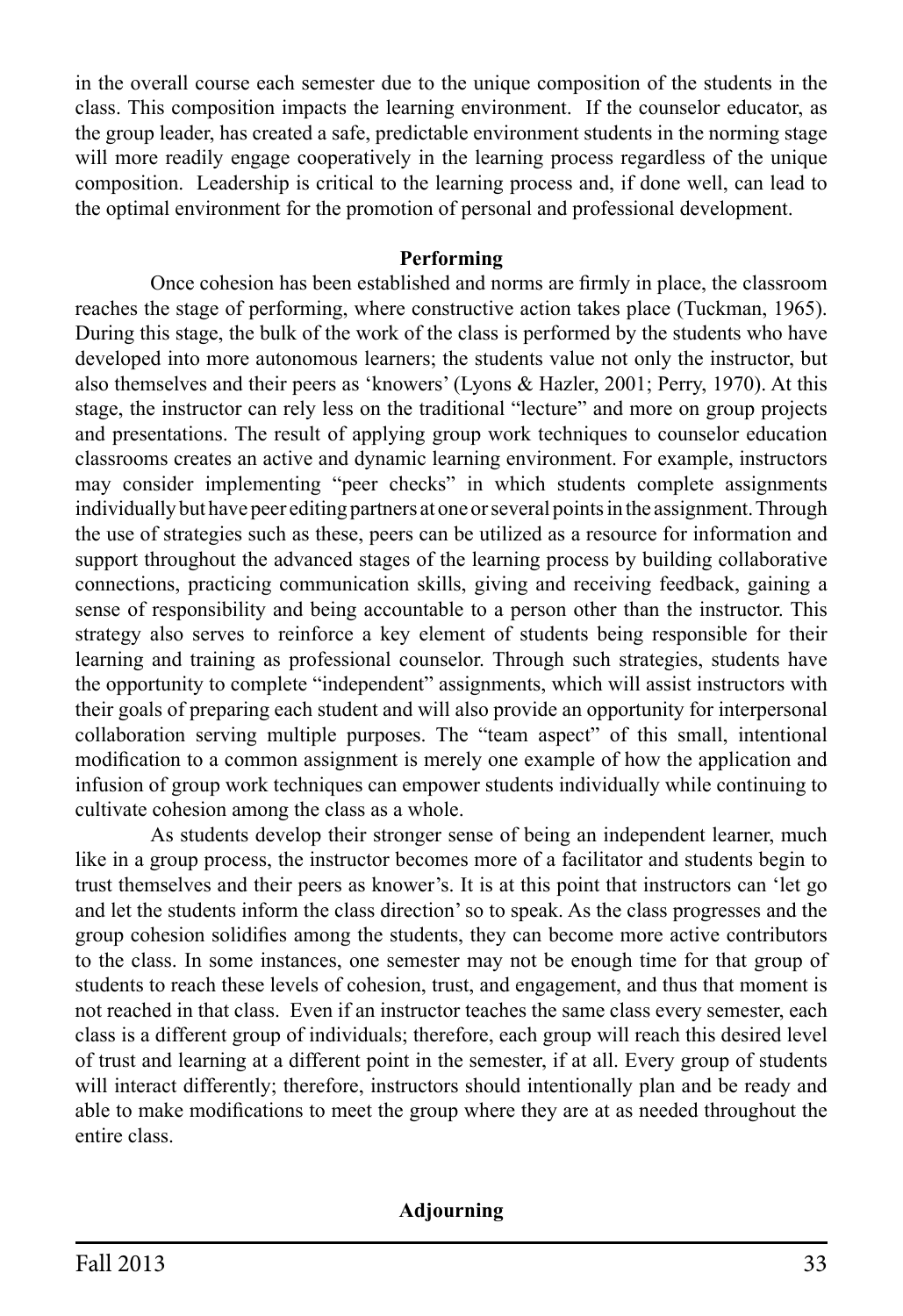The final stage of the group development process is adjourning or disengagement (Tuckman, 1965). A semester long course provides a natural opportunity for adjournment which usually involves an exam or some other type of final project designed to synthesize course content. Such projects provide an opportunity for students to experience mastery of the content, but also, ideally, mastery of the interpersonal relationships that were developed and maintained through the facilitative skills of the instructor and by the cohesiveness of the group. Through this process, students will have not only mastered content, but also will have matured into higher functioning members of the counseling program community.

Regardless of which final project occurs, instructors can use a portion of the last class meeting as an intentional "wrap-up" session so that students have an opportunity to reflect upon their experiences in both the group structure and group tasks realms. Such sessions would occur only after formal evaluations have been completed so that students feel free to express themselves. Throughout the semester and throughout graduate school, there is always the power differential due to the evaluative nature of the role of instructor. Due to this power differential, some students may not ever reach the point of complete safety. Regardless of this inherent power differential, instructors can still strive to create a safe learning environment where students feel free to take risks and push themselves to the next level of development. The leaders that make this happen are those who approach classrooms from a place of maturity and ego strength; where defensiveness is kept to a minimum, if present at all, and the goal is mutual understanding and growth. Effective counselors have the potential to be the most effective teachers when they are coming from this place of heightened awareness.

#### **Conclusion**

Counselor education training is diverse among specialty degree programs at the master's level (e.g., Mental Health Counseling, School Counseling, Rehabilitation Counseling, Student Affairs Counseling). Overall, the graduate training in counselor preparation and counselor education is vastly different than other graduate programs housed within the same school or college within institutions. The counselor preparation program focuses more heavily on intra and interpersonal development and clinical skill building, which is often not found in other graduate programs that will focus more heavily on content knowledge. Even within counselor training programs a distinction is seen among counseling master's and doctoral degree programs. It is in part this distinction that allows for the clear relevance of applying group work leadership skills and techniques as an intentional pedagogical approach in the graduate classrooms.

There are important parallels between group work processes, structure, and techniques and counselor education classrooms, including the general stages of the process, the importance on self-awareness and self-reflection as well as the impact that the peers and instructor can have on the individuals learning whether that be direct or indirect. Counseling faculty who are mindful about this parallel are able to prepare and construct their classrooms in a manner that fosters collaboration, self-reflection, growth and development. Counselor education graduate programs can encourage this intentional development as a part of their programs as well, thereby proactively impacting future faculty. Infusing group work techniques, structures, and processes in the collegiate classroom is something that can be helpful for students at any stage of their training; the anticipated outcomes will improve and contribute to strengthening student-student relationships as well as student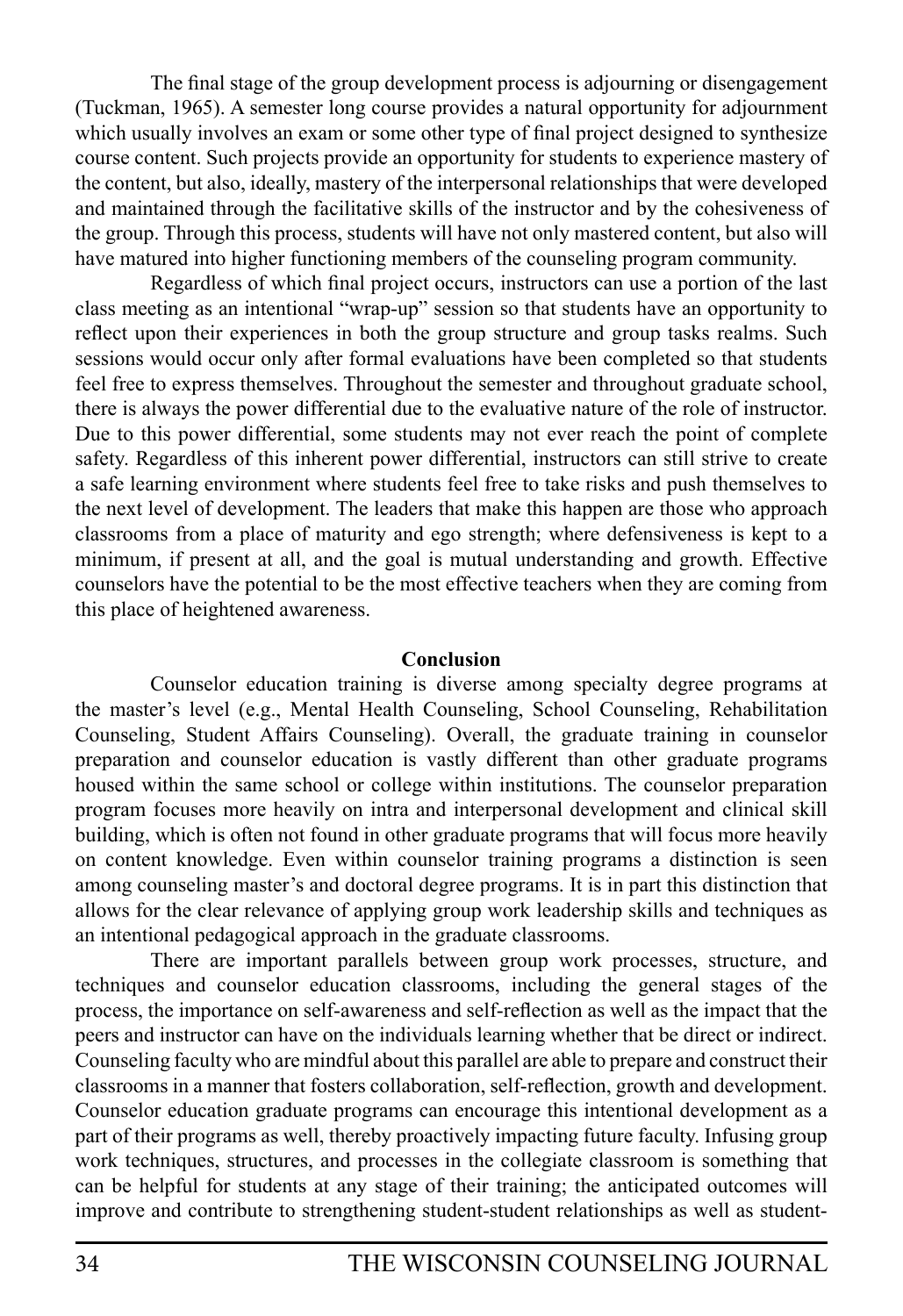teacher relationships within a class, and possibly a department. These efforts encourage and foster active and dynamic autonomous learners, which is an element of success in higher education, as well as in the world.

#### **References**

- Association for Specialists in Group Work [ASGW] (1998). Association for Specialists in Group Work best practices guidelines. *The Journal for Specialists in Group Work, 23*, 237-244.
- Bernard, J. & Goodyear, B. (2004). *Fundamentals of clinical supervision* (3rd ed.). Upper Saddle River, NJ: Pearson.
- Crews, J., Smith, M. R., Smaby, M. H., Maddux, C. D., Torres-Rivera, E., Casey, J. A., & Urbani, S. (2005). Self-monitoring and counseling skills: Skills-based versus interpersonal process recall training. *Journal of Counseling and Development, 83*(1), 78-85.
- Coldren, J. & Hively, J. (2009). Interpersonal teaching style and student impression formation. *College Teaching, 57*(2), 93-98.
- Coleman, M. N., Kivlighan, D. M., & Roehlke, H. J. (2009). A taxonomy of the feedback given in the group supervision of group counselor trainees. *Group Dynamics: Theory, Research & Practice, 13*(4), 300-315.
- Corey, M. & Corey, G. (2006). *Groups: Process and practice* (7th ed.). Pacific Grove, CA: Brooks/Cole.
- DeLucia-Waack, J. (2006). *Leading psychoeducational groups for children and adolescents.* Thousand Oaks, CA: SAGE Publications.
- Dever, B. V. & Karabenick, S. A. (2011). Is authoritative teaching beneficial for all students? A multi-level model of the effects of teaching style on interest and achievement. *School Psychology Quarterly, 26*(2), 131-144.
- Eglash, A. (1954). A group-discussion method of teaching psychology. *Journal of Educational Psychology, 45*(5), 257-267.
- Erford, B. T. (2010). *Group work in the schools.* Upper Saddle River, NJ: Pearson.

Frenzel, A. C., Goetz, T., Ludtke, O., Pekrun, R., & Sutton, R.E. (2009). Emotional transition in the classroom: Exploring the relationship between teacher and student enjoyment. *Journal of Educational Psychology, 101*(3) 705-716.

Geroski, A. M. & Kraus, K. L. (2010). *Groups in Schools: Preparing, leading, and responding*. Upper Saddle River, NJ: Pearson.

- Gladding, S. (2003). *Group work: A counseling specialty* (4th ed.). Upper Saddle River, NJ: Merrill Prentice Hall.
- Jacobs, E., Masson, B., & Harvill, R. (2002). *Group counseling: Strategies and skills.*  Pacific Grove, CA: Brooks/Cole.
- Kivlighan, D. M. & Tarrant, J. M. (2001). Does group climate mediate the group leadershipgroup membership outcome relationship? A test of Yalom's hypothesis about leadership priorities. *Group Dynamics: Theory, Research & Practice, 5*(3), 220- 234.
- Lent, R. L., Cinamon, R. G., Bryan, N. A., Jezzi, M. M., Martin, H. M., & Lim, R. (2009). Perceived sources of change in trainees' self-efficacy beliefs. *Psychotherapy: Theory, Research, Practice, Training, 46*(3), 317-327.
- Lyons, C. & Hazler, R. (2002). The influence of student development level on improving